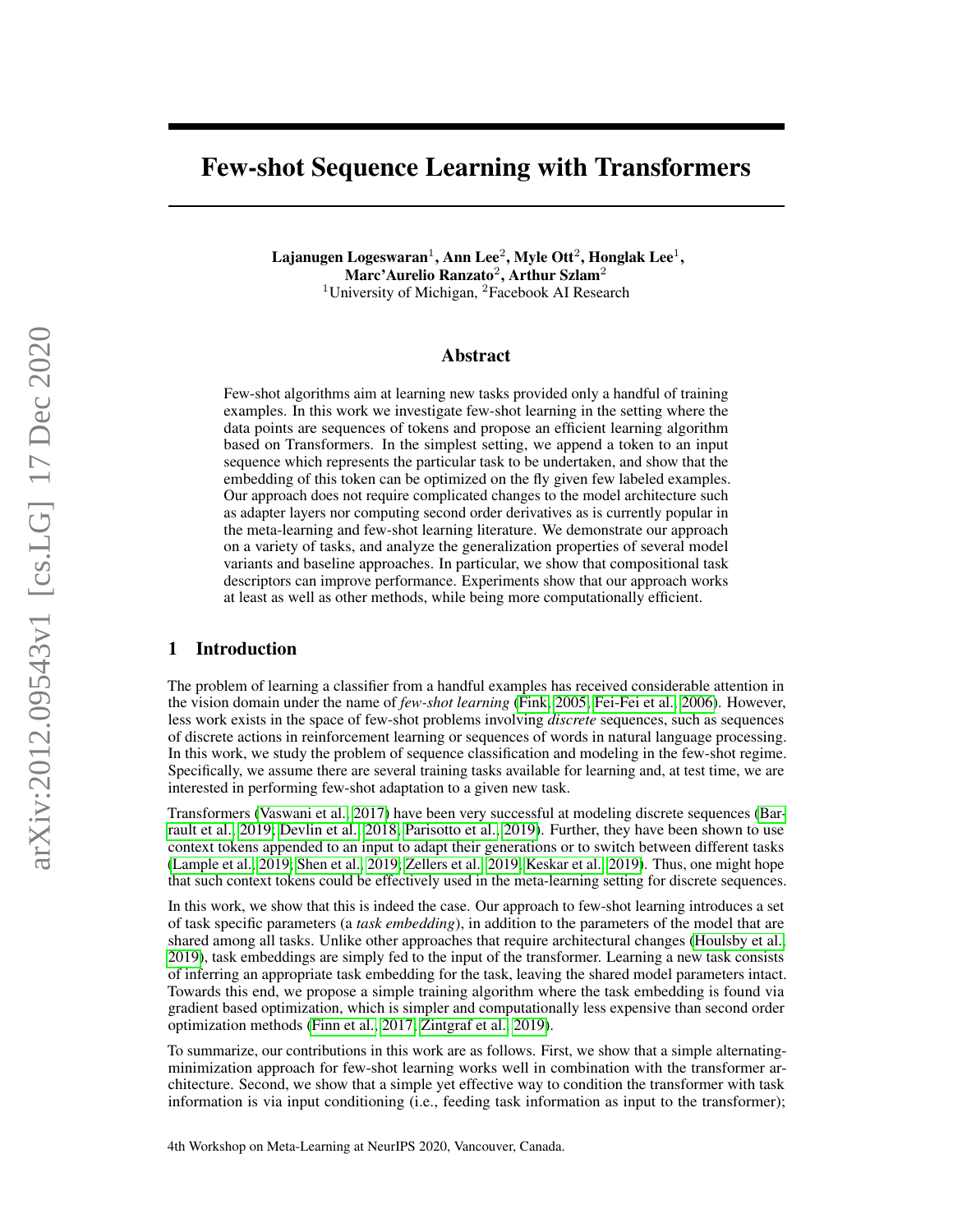this naturally extends to compositional task information. Third, we introduce a battery of synthetic sequence classification and modeling tasks to benchmark in a controlled setting various baseline approaches and model variants for few shot learning of discrete sequences. And finally, we demonstrate that the proposed approach offers a better trade-off between few-shot performance and run time cost compared to other baselines, including meta-learning approaches.

#### 2 Problem Definition

We assume a distribution  $p_{data}(\mathcal{T})$  over tasks from which disjoint sets of training, validation and test sets of tasks are drawn. The set of training tasks is denoted by  $\{T_i^{\text{train}}\}_{i=1}^N$ , where each task  $\mathcal{T}_i^{\text{train}}$  has an associated set of training examples  $\{(x_j^i, y_j^i)_{j=1}^{N_i}\}\.$  Validation and test tasks are defined similarly, except each test task only has  $k$  training examples. We use the training tasks to learn the model parameters and the validation tasks to determine hyperparameters. The optimal parameters and hyperparameters identified are used for evaluating average model performance on test tasks. This involves first (optionally) training on the small set of training examples accompanied by a test task, followed by testing on the corresponding test set.

We focus on two types of tasks that involve discrete sequences as inputs and outputs: sequence classification and transduction. In *sequence classification*, the inputs x are sequences and the output y is a discrete categorical label. In *sequence transduction*, each task consists of modeling the joint distribution of a sequence  $y$ , conditioned on some input context sequence  $x$ . The performance metrics for these settings are respectively accuracy and perplexity, averaged across the test tasks.

#### 3 Approach

#### 3.1 Architecture

In this work, we explore an adaptation of transformers to the few-shot regime. Previous works have shown that the behavior of a transformer model can be conditioned by appending special tokens describing the task to be performed on the input sequence [\(Lample et al., 2019;](#page-8-4) [Zellers et al., 2019\)](#page-9-3). We append a *task embedding* vector which represents information about the task of interest to the input sequence of token embeddings. We intend to control the overall behavior of the model for a particular task by altering the task embeddings while keeping the rest of the model parameters intact.

For classification tasks, we use a transformer encoder similar to the BERT model [\(Devlin et al., 2018\)](#page-8-3). A classification head sits on the final layer representation of a special token at the beginning of the sequence. We replace this special token with the task embedding vector  $z$  in our model. We use a transformer decoder architecture for the transduction tasks and append the task embedding vector to the input sequence similar to the classification setting.

In both settings we compute a log-likelihood of the form  $\log p(y|x, z; \theta)$ , where x is the input sequence, z is the task embedding and  $\theta$  the model parameters. In the classification setting y is a single categorical value. In the sequence transduction setting,  $y$  is a sequence and the log likelihood decomposes as the sum of the conditional log-likelihood terms via the chain rule of probability theory:  $\log p(y|x, z; \theta) = \sum_i \log p(y_i|y_{i-1}, \dots, y_1, x, z; \theta).$ 

Note that in practical applications  $\theta$  can be high-dimensional, in the order of hundreds of millions. Our goal is to alleviate overfitting in the few-shot regime by adapting only  $z$  to learn a new task, where  $z$  is a small vector with at most a few hundred components. Next, we describe how we learn the model parameters  $\theta$  and how we estimate the task embedding z for a given task.

#### 3.2 Training and Inference Algorithm

We train our models with an alternating-minimization scheme similar to [Maurer et al.](#page-8-8) [\(2013\)](#page-8-8) and [Ku](#page-8-9)[mar & Daume III](#page-8-9) [\(2012\)](#page-8-9), that can be considered a simplification of the CAVIA approach in [Zintgraf](#page-9-4) [et al.](#page-9-4) [\(2019\)](#page-9-4) (or as a refinement of the "first-order" method in that work). See Algorithm [1](#page-2-0) for pseudo-code. We separate the weights of the network defining the model into shared weights  $\theta$ , and per-task weights, as in CAVIA. In our case, the per-task weights form the embedding  $z$ , one for each task; while all other parameters  $\theta$  are shared.

Given a few examples from the training task  $\mathcal{T}_i^{\text{train}}$  (line 3), we alternate training  $z_{\mathcal{T}_i^{\text{train}}}$  (the task embedding of the  $\mathcal{T}_i^{\text{train}}$  task) for a few gradient descent steps keeping  $\theta$  fixed (see line 5 and 6), and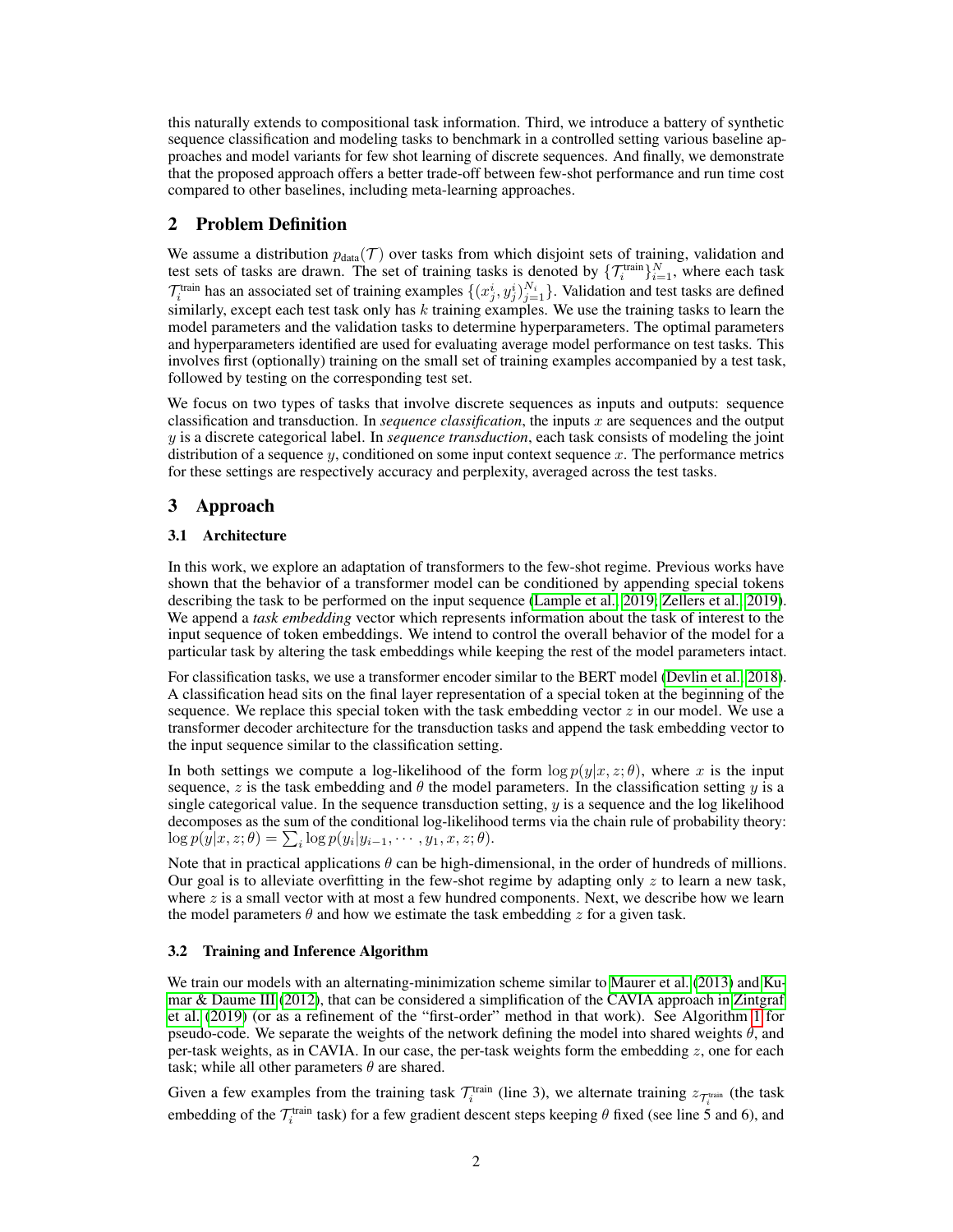Algorithm 1: TAM for k-shot Learning

**Input** : Training tasks  $\mathcal{T}_1^{\text{train}}, ..., \mathcal{T}_N^{\text{train}}$ <br>**Output:** Model parameters  $\theta$ 1 repeat 2 Sample a training task:  $\mathcal{T}_i^{\text{train}}$ 3 Sample  $N_i \ge k$  training examples from the task  $\{(x^j, y^j)_{j=1,\dots,N_i}\}\sim \mathcal{T}_i^{\text{train}}$ 4 | Initialize:  $z_{\mathcal{T}^{\text{train}}_i} = 0, \Delta \theta = 0$ 5 while *loss improves and max number of updates not reached* do  $\begin{equation} \begin{aligned} \mathfrak{q} \leftarrow \mathbb{Z}_{\mathcal{T}^{\text{train}}_i} \leftarrow & \mathcal{Z}_{\mathcal{T}^{\text{train}}_i} - \nabla_{z_{\mathcal{T}^{\text{train}}_i}} \sum_j -\log p(y^j | x^j, z_{\mathcal{T}^{\text{train}}_i}; \theta) \end{aligned} \right) \end{equation}$  $\sigma \quad \big| \quad \big\lfloor \ \Delta \theta \leftarrow \Delta \theta - \nabla_\theta \sum_{j=1}^{N_i} \ -log \ p(y^j|x^j,z_{\mathcal{T}^{\text{train}}_i};\theta) \big\rfloor$  $\theta \leftarrow \theta + \Delta \theta$ <sup>9</sup> until *max training iterations*;

<span id="page-2-0"></span>then update  $\theta$  based on the optimal task embedding. In practice, however, we found it helpful to update  $\theta$  based on gradients accumulated for the intermediate values of the task embedding encountered in the inner loop optimization (line 7). We surmise that this optimization choice helps the model finding better task embeddings as the whole parameter vector  $\theta$  is updated to account for this search. Task embedding gradient updates (line 6) are performed until the loss no longer improves or the maximum number of update steps has been reached. Note that unlike prior methods such as MAML or CAVIA we do not backpropagate gradients through an optimization process, which simplifies and speeds up our optimization. We call our method, transformer trained with Alternating Minimization (TAM) – although the alternating minimization algorithm could be applied to other architectures as well. At test time, given a new task  $\mathcal{T}^{\text{test}}, z_{\mathcal{T}^{\text{test}}}$  is trained with a few steps of gradient descent (similar to line 6), with all other parameters held fixed. Since TAM is trained to optimize task embeddings on the fly, we expect it to find good embeddings of the new task at test time as well.

# 4 Related work

Few-shot learning and meta-learning There is now a vast literature on learning methods designed for quickly adapting to new settings. At a coarse level, one can consider classes of methods that adapt the learning *algorithm* based on the task (and so are "meta-learners") [\(Schmidhuber, 1987;](#page-9-5) [Hochreiter](#page-8-10) [et al., 2001;](#page-8-10) [Andrychowicz et al., 2016;](#page-8-11) [Finn et al., 2017;](#page-8-7) [Nichol & Schulman, 2018\)](#page-9-6), or describe *model architectures* that can adapt to learn sample-efficiently over a task distribution [\(Vinyals et al.,](#page-9-7) [2016;](#page-9-7) [Snell et al., 2017\)](#page-9-8). Many methods have elements of both of these, e.g. [Mishra et al.](#page-9-9) [\(2018\)](#page-9-9); [Rusu et al.](#page-9-10) [\(2019\)](#page-9-10); [Zintgraf et al.](#page-9-4) [\(2019\)](#page-9-4).

The method we describe in this work can be considered squarely in the class of model architectures for sample efficient learning. It is a descendant of [Hinton & Plaut](#page-8-12) [\(1987\)](#page-8-12); [Schmidhuber](#page-9-11) [\(1992\)](#page-9-11); [Ba](#page-8-13) [et al.](#page-8-13) [\(2016\)](#page-8-13) and is closely related to [Rusu et al.](#page-9-10) [\(2019\)](#page-9-10); [Zintgraf et al.](#page-9-4) [\(2019\)](#page-9-4) in that we pick a subset of the weights of the model that are task specific (the "fast" weights), and update them using the training examples for a specific task; but update the other ("slow") weights on all training examples for all tasks. Our approach is closest to [Zintgraf et al.](#page-9-4) [\(2019\)](#page-9-4), but differs in the way the fast weights are used by the model. We do not use higher-order gradients for the slow weights, instead we use an alternating minimization type update.

Task transfer for transformers Our approach is also related to other recent work in natural language processing. We leverage the particular structure of the transformer architecture [\(Vaswani](#page-9-0) [et al., 2017\)](#page-9-0), which has been successful in many NLP tasks. Several works have shown that adding a token to an input can be used to switch between different tasks [\(Lample et al., 2019;](#page-8-4) [Shen et al., 2019;](#page-9-2) [Zellers et al., 2019;](#page-9-3) [Keskar et al., 2019\)](#page-8-5). Transformer language models trained on large corpora have also been recently shown to have impressive few-shot learning capabilities [\(Brown et al., 2020\)](#page-8-14). More generally, with the success of methods based on pretraining transformer models [\(Devlin et al., 2018\)](#page-8-3), and finetuning on target tasks, there have been several works discussing how to adapt a pre-trained model without full finetuning [\(Houlsby et al., 2019;](#page-8-6) [Stickland & Murray, 2019\)](#page-9-12) but their focus has been on reducing the number of parameters subject to optimization at finetuning time as opposed to reducing the number of examples as in this study.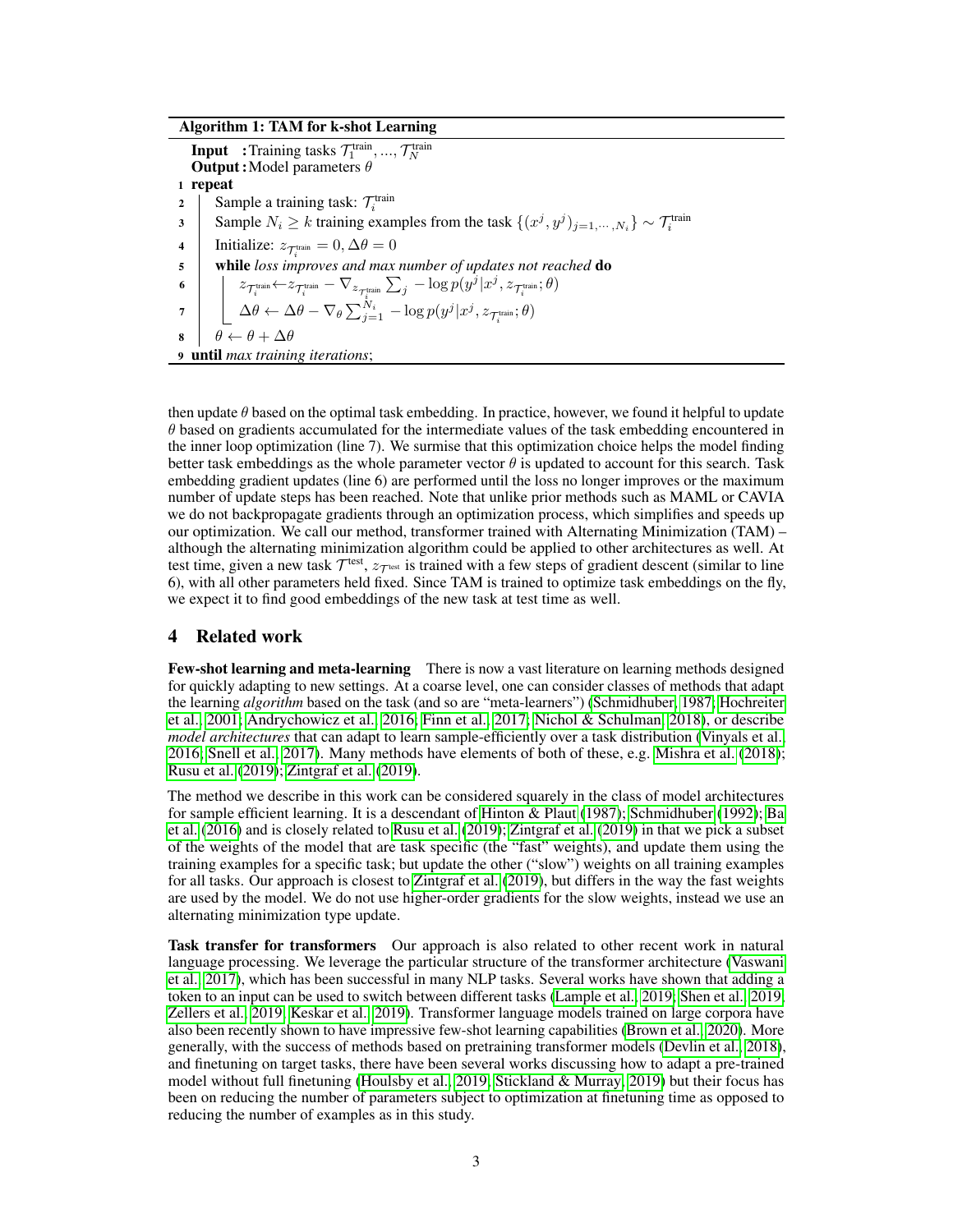# 5 Experiments

#### 5.1 Model and Training Details

In the classification setting, TAM is a bidirectional transformer that takes the input sequence x and the task embedding  $z$  as input, and outputs a distribution over classes. In the sequence transduction setting, TAM is a transformer decoder with a causal attention mechanism and takes as additional input the output sequence  $y$  up to the token before the last. In this case the model is trained to predicted the sequence y at the last |y| (length of sequence y) time steps. Since model parameters are shared across tasks, TAM needs to leverage the task embedding to perform the tasks well. Both classification and transduction models are trained with cross-entropy loss.

Unless otherwise specified our transformer has 4 layers with an embedding size of 128. We use the Adam optimizer [\(Kingma & Ba, 2015\)](#page-8-15) for both outer and inner loop optimization. The maximum number of task embedding optimization steps is set to 25 during training. We train a single model using  $N$  samples at training time, treating  $N$  as a hyperparameter and apply it to k-shot problems with different values of  $k$  at test time. The size of the task embedding was set to match the embedding dimension of the transformer (128). We discuss more details about hyperparameter choices and how they influence model performance in section [5.6.](#page-7-0)

#### 5.2 Baselines

Task-Agnostic transformer This baseline uses the same architecture as TAM but is not informed about the existence of different tasks at training time, i.e., no task embedding is fed at the input. At test time, the model is fine-tuned on the  $k$  training examples from the test task.

Multitask transformer This is a transformer that is conditioned on the current task both in the classification and transduction settings. It is identical to TAM except all parameters including task embeddings are trained by standard back-propagation, without any alternating minimization.

Matching Networks [\(Vinyals et al., 2016\)](#page-9-7) We consider Matching Networks only in our classification setting, as it is not straightforward to use it for transduction. We use a transformer to model the similarity between a query instance and support set instance which takes the concatenation of the two sequences as input and outputs a similarity score. The prediction is a convex sum of the training example labels, the weights being similarity scores.

SNAIL [\(Mishra et al., 2018\)](#page-9-9) This model is similar to the task-agnostic transformer except the input is augmented with the concatenation of all input-output training pairs. For both Matching Networks and SNAIL, we construct training episodes by sampling  $k$  training examples to define a task, to match the test scenario. We train different models for each  $k$ -shot problem. Both Matching networks and SNAIL are trained using the multi-task training loss and applied to test tasks without any finetuning.

MAML [\(Finn et al., 2017\)](#page-8-7) All model parameters are trained using MAML, with the same model architecture as TAM. The entire model is fine-tuned on test tasks.

CAVIA [\(Zintgraf et al., 2019\)](#page-9-4) Similar to TAM, CAVIA has a set of task-specific parameters and shared parameters. The training algorithm is similar to MAML, but inner loop updates are performed on the task-specific parameters as opposed to the entire model.

#### 5.3 Sequence Classification and Transduction

Most prior work on few-shot learning have focused on computer vision benchmarks such as Omniglot [\(Lake, 2019\)](#page-8-16) and Mini-ImageNet [\(Vinyals et al., 2016\)](#page-9-7). In the sequential data setting, [Bao et al.](#page-8-17) [\(2019\)](#page-8-17) constructed synthetic benchmarks from existing text datasets but the number of tasks is rather limited. In this work we construct a new set of benchmarks involving synthetic sequential data, allowing us to evaluate models in a more controlled setting after training on a larger number of tasks.

#### <span id="page-3-0"></span>5.3.1 Synthetic Benchmarks

We construct a synthetic few-shot *classification* benchmark as follows. The benchmark consists of tasks that involve a non-negative integer sequence as input and a discrete label as output. A task is constructed by applying a sequence of mathematical transformations to input sequences as follows: Element-wise transform  $(T_1) \to$  Subsequence extraction  $(T_2) \to$  Labeling function  $(T_3)$ . The arrows indicate function composition and the sequence of transformations maps an input sequence to a single integer. The transformations are defined as  $T_1 \in S_1, T_2 \in S_2, T_3 \in S_3$  where,  $S_1 = \{mul\}$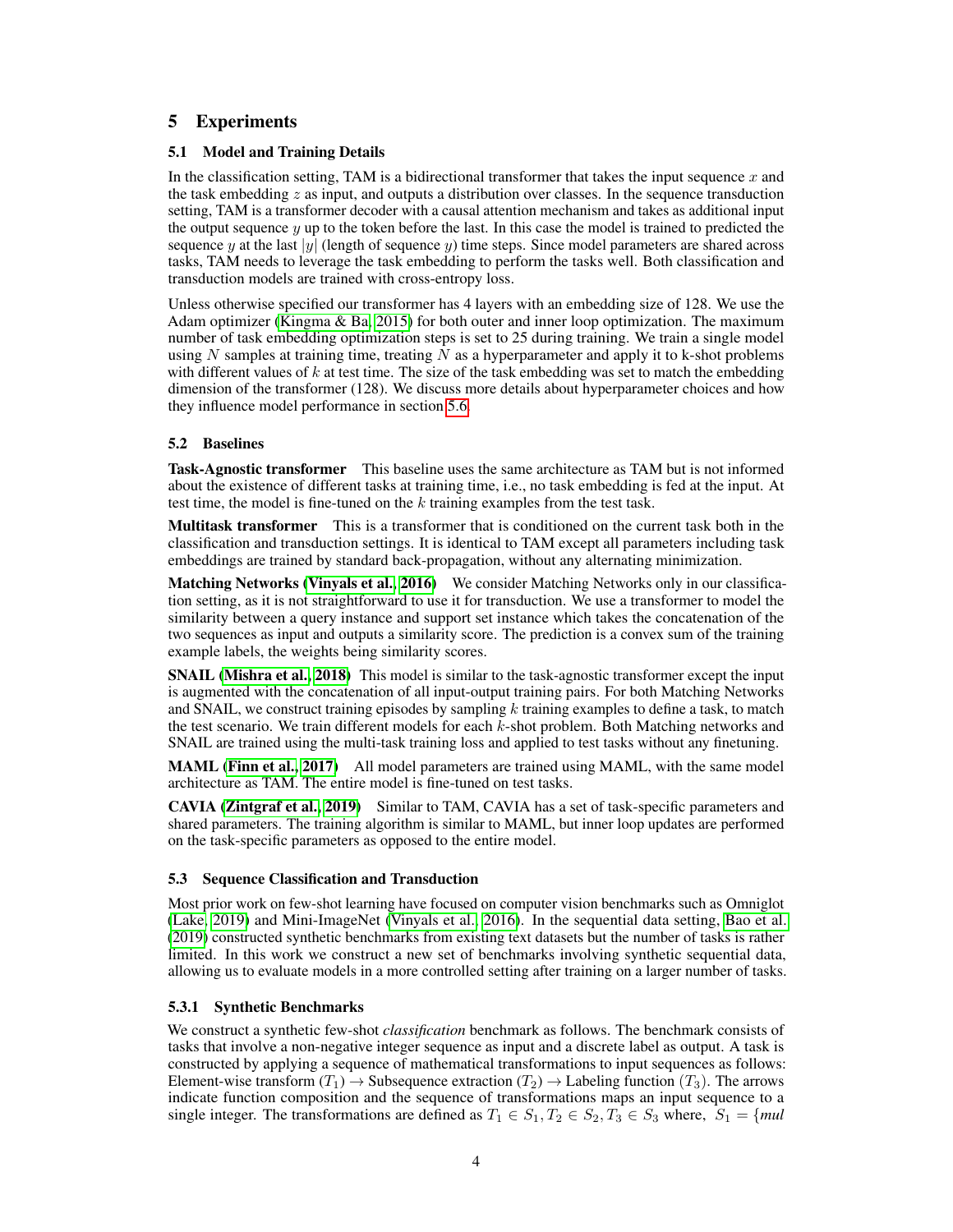<span id="page-4-0"></span>

|                                                                                                                            |                     | Sequence Classification |                     |                     |            | Sequence Transduction |            |            | Path Finding |            |            |            |  |  |  |  |
|----------------------------------------------------------------------------------------------------------------------------|---------------------|-------------------------|---------------------|---------------------|------------|-----------------------|------------|------------|--------------|------------|------------|------------|--|--|--|--|
| Model<br>Task<br>Agnostic<br>Multitask<br>Matching<br><b>Network</b><br><b>SNAIL</b><br><b>MAML</b><br><b>CAVIA</b><br>TAM | 5<br>1              |                         | 10                  | 20                  |            | 5                     | 10         | 20         | 1            | 5          | 10         | 20         |  |  |  |  |
|                                                                                                                            | 40.50               | 64.75                   | 74.25               | 82.50               | 6.27       | 5.26                  | 4.71       | 4.01       | 3.17         | 1.75       | 1.55       | 1.39       |  |  |  |  |
|                                                                                                                            | $\pm 1.73$          | $\pm 1.29$              | $\pm 1.29$          | ±1.58               | $\pm 0.17$ | $\pm 0.04$            | $\pm 0.05$ | $\pm 0.07$ | $\pm 0.27$   | $\pm 0.03$ | $\pm 0.02$ | $\pm 0.01$ |  |  |  |  |
|                                                                                                                            | 38.75               | 66.00                   | 77.50               | 87.50               | 13.80      | 6.80                  | 5.18       | 2.91       | 6.39         | 1.98       | 1.64       | 1.44       |  |  |  |  |
|                                                                                                                            | $\pm 0.96$          | $\pm 0.82$              | $\pm 1.29$          | $\pm 0.58$          | $\pm$ 3.36 | $\pm 0.26$            | $\pm 1.01$ | $\pm 0.49$ | $\pm 1.96$   | $\pm 0.12$ | $\pm 0.05$ | $\pm 0.02$ |  |  |  |  |
|                                                                                                                            | 43.00<br>$\pm 1.15$ | 58.75<br>$\pm 2.45$     | 64.50<br>$\pm 1.83$ | 67.00<br>$\pm 1.41$ |            |                       |            |            |              |            |            |            |  |  |  |  |
|                                                                                                                            | 43.00               | 44.00                   | 68.25               | 67.50               | 2.48       | 3.80                  | 4.98       | 4.11       | 2.63         | 1.95       | 3.47       | 3.04       |  |  |  |  |
|                                                                                                                            | $\pm 1.41$          | $\pm 2.00$              | $\pm 1.26$          | ±4.43               | $\pm 0.38$ | $\pm 0.38$            | $\pm 0.03$ | $\pm 2.94$ | $\pm 0.27$   | $\pm 0.25$ | ±1.56      | $\pm 1.01$ |  |  |  |  |
|                                                                                                                            | 39.60               | 63.40                   | 71.80               | 78.80               | 6.73       | 5.84                  | 5.19       | 4.20       | 5.49         | 2.05       | 1.65       | 1.44       |  |  |  |  |
|                                                                                                                            | $\pm 0.55$          | $\pm 0.89$              | $\pm 0.84$          | $\pm 0.84$          | $\pm 0.16$ | $\pm 0.2$             | $\pm 0.08$ | $\pm 0.10$ | $\pm 0.85$   | $\pm 0.03$ | $\pm 0.01$ | $\pm 0.01$ |  |  |  |  |
|                                                                                                                            | 43.00               | 78.00                   | 87.00               | 91.00               | 11.05      | 2.75                  | 1.78       | 1.53       | 2.21         | 1.31       | 1.25       | 1.21       |  |  |  |  |
|                                                                                                                            | $\pm 0.58$          | $\pm 1.26$              | $\pm 0.50$          | $\pm 0.58$          | $\pm 2.94$ | $\pm 0.51$            | $\pm 0.14$ | $\pm 0.06$ | $\pm 0.21$   | $\pm 0.03$ | $\pm 0.03$ | $\pm 0.02$ |  |  |  |  |
|                                                                                                                            | 40.50               | 75.50                   | 89.50               | 94.50               | 8.47       | 2.92                  | 1.47       | 1.15       | 1.82         | 1.27       | 1.22       | 1.17       |  |  |  |  |
|                                                                                                                            | $\pm 0.82$          | $\pm 0.50$              | $\pm 0.58$          | $\pm 0.82$          | ±1.42      | $\pm 0.67$            | $\pm 0.18$ | $\pm 0.03$ | $\pm 0.08$   | $\pm 0.01$ | $\pm 0.01$ | $\pm 0.01$ |  |  |  |  |

Table 1: k-shot sequence classification and sequence transduction experiments on our three benchmarks for  $k \in \{1, 5, 10, 20\}$ . The metric for sequence classification is average accuracy on test tasks (higher is better). On the transduction tasks, the performance metric is average perplexity on test tasks (lower is better). Random performance is at 25% accuracy (classification) and 12 perplexity points (other two tasks). Entries in smaller font are error bars, and they are estimated on 4 trials varying the model initialization.

*v, add v, div v, mod v* $\}$ *;*  $S_2 = \{(not) \text{ multiple of } v, \text{ (not) greater than } v, \text{ (do not) have exactly } \}$  $v$  *divisors*};  $S_3 = \{$ *count, min, max, mean, median, mode, first, last, max-min, middle*}, where  $v \in \{1 \cdots n\}$  for some integer n. We randomly generate a large number of sequences X of integers from  $\{0 \cdots N\}$ . We apply the transformation sequence  $T_1, T_2, T_3$  to these sequences  $x \in X$  and get the corresponding outputs  $T_3(T_2(T_1(x)))$ . The C most frequent outputs are then defined to be the C classes of interest. We obtain a uniform amount of data from each class and discard input sequences for which the output does not belong to one of the chosen  $C$  classes. Cases where at least C distinct outputs cannot be obtained are discarded. These C classes then constitute a  $C$ -way classification task. An example task is mul 2  $\rightarrow$  less than 5  $\rightarrow$  count, where the goal is to count the number of input elements which, when multiplied by 2, are less than 5 (i.e., count number of input integers less than 3). The semantics of each of the transforms are defined in the appendix. We set  $C = 4$  in our experiments. Vocabulary size and input sequence length are set to 12 and 5, respectively. Combinations of transforms that have identical input-output relationship are identified and removed during task construction. All tasks are thus unique in terms of input-output mapping.

We also construct two sequence transduction benchmarks. The first benchmark is constructed in a way similar to the classification tasks where we consider a sequence of transformations mapping an input sequence to an output sequence  $T_1 \to T_2 \to T_3$ , where  $T_1 \in S_1, T_2 \in S_2, T_3 \in S_3$ ;  $S_1 =$  ${mul v, add v, div v, mod v};$   $S_2 = {replace v with v', replace x_i with f(x_i, x_j)};$   $S_3 = {sort$ ascending, sort descending, reverse, swap $(x_i, x_j)$ , shift right  $v$ , and  $v, v', i, j$  are integers chosen at random,  $x_p$  represents the element at position p in the input sequence, f is a mathematical function (Eg:  $f(a, b) \in \{a + b, \text{abs}(a - b), b, \dots\}$ ). An example task is add  $2 \rightarrow \text{replace } 2 \text{ with } 1 \rightarrow \emptyset$ reverse, and an (input, output) sample drawn from this task is:  $([0, 5, 0, 3, 6], [8, 5, 1, 7, 1]).$ 

Our second transduction benchmark is a path finding task in a grid world (see appendix [B](#page-11-0) for an illustration). A task is defined by start and end positions in a square grid of size  $N \times N$ . Given the locations of obstacles in this grid, the objective of the task is to find the shortest path connecting start and end positions that avoids the obstacles. The source and target sequences correspond to the locations of obstacles and optimal path from start to end position avoiding the obstacles, respectively.

We use 500, 16, 64 tasks respectively for training, validation and testing for all three setups. Tasks are unique and randomly assigned to these sets, in other words we test generalization under the condition of distributional match between the training and the test set. Each training task has 500 examples.

#### 5.3.2 Results

Table [1](#page-4-0) reports the results on this benchmark. In the extreme few-shot setting  $(k = 1)$ , all methods perform poorly, although memory based methods such as matching networks and SNAIL fare the best. However, they start performing relatively worse when more labelled data is available, where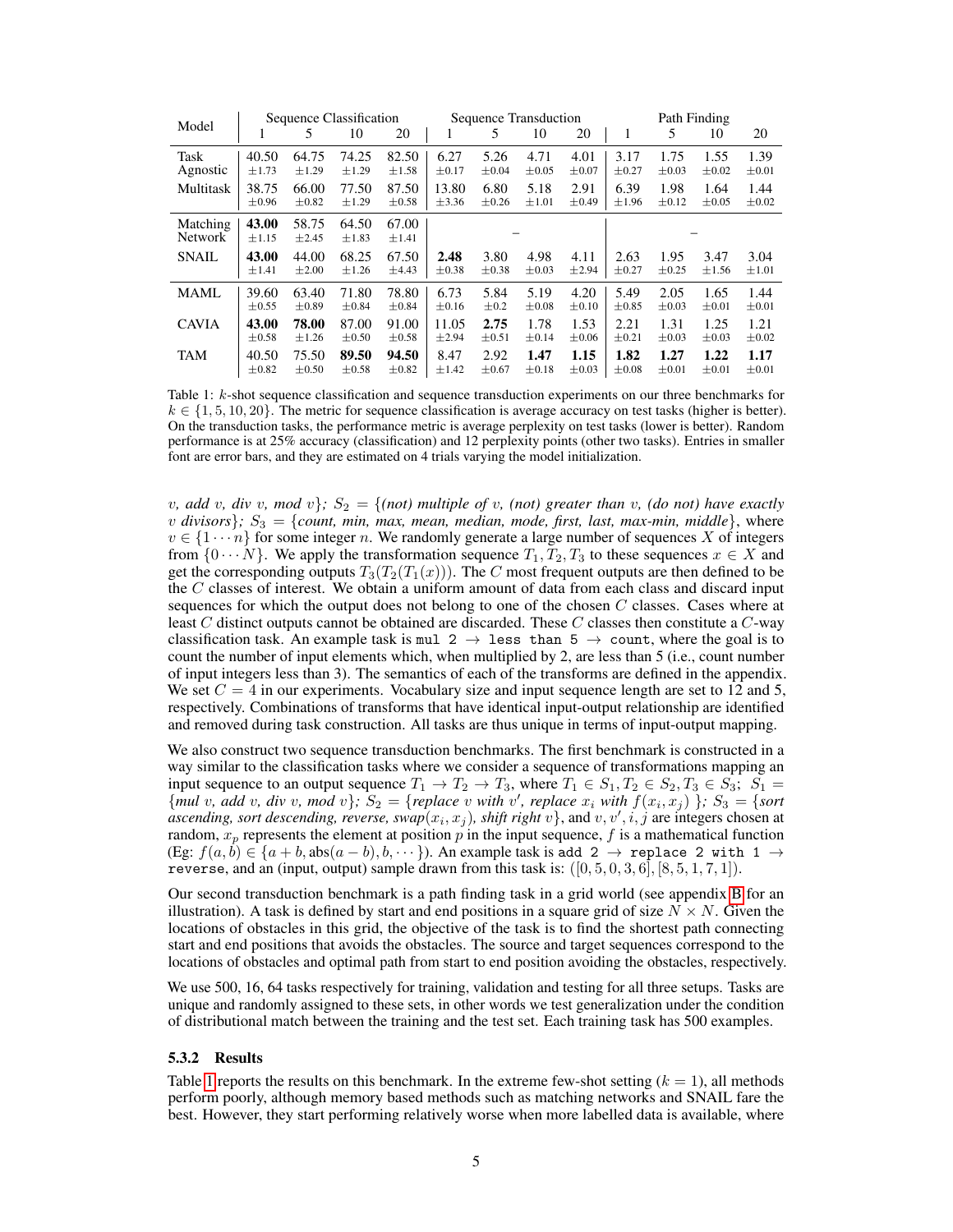<span id="page-5-0"></span>

| Model                      |                                                                                    | Sequence Classification |                                                                                        |                    |            |            | Sequence Transduction |                    | Path Finding       |            |            |            |  |  |  |  |
|----------------------------|------------------------------------------------------------------------------------|-------------------------|----------------------------------------------------------------------------------------|--------------------|------------|------------|-----------------------|--------------------|--------------------|------------|------------|------------|--|--|--|--|
|                            | л.                                                                                 | 5                       | 10                                                                                     | 20                 |            | 5          | 10                    | 20                 |                    | 5          | 10         | 20         |  |  |  |  |
| Multitask                  | 88.5<br>57.50<br>81.00<br>74.00<br>$\pm 3.51$<br>±4.24<br>$\pm 2.08$<br>$\pm$ 5.48 |                         | 43.32<br>7.50<br>3.48<br>2.16<br>$\pm 0.12$<br>$\pm 0.05$<br>$\pm 0.43$<br>$\pm 10.87$ |                    |            |            | 3.08<br>$\pm 0.61$    | 1.62<br>$\pm 0.33$ | 1.23<br>$\pm 0.02$ |            |            |            |  |  |  |  |
| Matching<br><b>Network</b> | 61.25<br>±4.35                                                                     | 69.50<br>±5.45          | 72.25<br>$\pm 6.08$                                                                    | 67.5<br>$\pm$ 5.92 |            |            |                       |                    |                    |            |            |            |  |  |  |  |
| <b>SNAIL</b>               | 63.5                                                                               | 71.75                   | 76.25                                                                                  | 80.25              | 7.00       | 6.24       | 6.93                  | 17.10              | 1.53               | 1.71       | 3.36       | 4.22       |  |  |  |  |
|                            | $\pm 4.80$                                                                         | ±4.86                   | $\pm 2.75$                                                                             | $\pm 2.87$         | $\pm 2.03$ | $\pm 0.27$ | ±3.25                 | $\pm$ 9.66         | $\pm 0.29$         | $\pm 0.09$ | $\pm 0.57$ | $\pm 0.79$ |  |  |  |  |
| <b>CAVIA</b>               | 57.25                                                                              | 66.25                   | 67.50                                                                                  | 68.50              | 36.72      | 6.01       | 3.99                  | 3.27               | 1.99               | 1.27       | 1.21       | 1.17       |  |  |  |  |
|                            | ±12.09                                                                             | ±14.73                  | ±15.67                                                                                 | ±16.42             | $\pm 8.83$ | $\pm 0.88$ | $\pm 0.50$            | $\pm 0.24$         | $\pm 0.11$         | $\pm 0.01$ | $\pm 0.00$ | $\pm 0.00$ |  |  |  |  |
| <b>TAM</b>                 | 63.00                                                                              | 76.50                   | 82.75                                                                                  | 88.5               | 6.15       | 3.43       | 2.69                  | 2.13               | 2.33               | 1.30       | 1.23       | 1.19       |  |  |  |  |
| (Comp)                     | $\pm$ 5.35                                                                         | ±4.65                   | $\pm$ 3.86                                                                             | $\pm 2.65$         | $\pm 0.91$ | $\pm 0.05$ | $\pm 0.04$            | $\pm 0.02$         | $\pm 0.18$         | $\pm 0.02$ | $\pm 0.01$ | $\pm 0.01$ |  |  |  |  |
| <b>TAM</b>                 | 45.25                                                                              | 72.5                    | 81.5                                                                                   | 89.75              | 7.80       | 5.08       | 3.60                  | 2.42               | 4.37               | 1.27       | 1.17       | 1.11       |  |  |  |  |
| (Non-comp)                 | $\pm$ 3.59                                                                         | $\pm$ 3.70              | $\pm 2.89$                                                                             | $\pm 0.96$         | $\pm 0.09$ | $\pm 0.24$ | $\pm 0.15$            | $\pm 0.08$         | $\pm$ 3.59         | $\pm 0.01$ | $\pm 0.00$ | $\pm 0.00$ |  |  |  |  |

Table 2: Compositional models for few-shot sequence classification and sequence transduction. All models (except non-compositional TAM) get information on the primitives present in the tasks via extra tokens appended to the input sequence, except that one such primitive is unseen at test time. Non-compositional TAM is not given information about primitives, and estimates a single task embedding instead.

fine-tuning part or all of the model parameters could be beneficial. Both SNAIL and matching networks sometimes perform *absolutely* worse when more labeled examples are present, suggesting they are failing to effectively use their memory when confronted with longer sequences. Fine-tuning the whole model, particularly in the multitask setting, works remarkably well for larger values of  $k$ , although the best performance is achieved by TAM, suggesting the need for sample efficient task adaptation methods. For  $k > 1$ , TAM performs comparably or better than all baselines, including MAML and CAVIA. Furthermore, TAM is more efficient to train than CAVIA (see section [5.6\)](#page-7-0).

#### 5.4 Compositional Task Representations

Compositional reasoning is arguably an important skill for few-shot learning [\(Lake, 2019;](#page-8-16) [Purush](#page-9-13)[walkam et al., 2019\)](#page-9-13). The underlying assumption is that there exist primitive skills which can be learned and combined together to solve entirely new tasks. If a learner can leverage the compositional structure of the learning task, it may learn with even less labeled data.

In this section we assess how much better TAM works when we expose the compositional structure of the tasks described in [§5.3.1.](#page-3-0) Specifically, we assess the ability to learn new tasks which are composed of primitives, some of which were unseen during training. To present an example from the classification setting, assume the models know that tasks are composed of three transforms  $T_1 \in S_1, T_2 \in S_2, T_3 \in S_3$ . We henceforth refer to the elements of  $S_1 \cup S_2 \cup S_3$  as *primitives*. Further assume the model never saw the *add* k primitive during training. Given a new test task for which  $T_1 = add\ 3$  (and  $T_2, T_3$  are known primitives seen during training), we expect the model to infer the concept of *add* from the few training examples of the test task.

#### 5.4.1 Task Construction

In the compositional setting, we provide models with information about the primitives used to construct the task. For the classification and transduction tasks, the training and test tasks are constructed as follows. Assume the set of primitives available for the three transforms to be  $S_1, S_2, S_3$ . We hold out a subset of primitives  $S'_1, S'_2, S'_3$  respectively from each of these three sets, which shall constitute the *unseen* primitives. The training tasks are made up of primitives from  $S_1 - S_1'$ ,  $S_2$  –  $S'_2$ ,  $S_3 - S'_3$ , which we will refer to as *seen* primitives. The test tasks are made up of seen and unseen primitives where exactly one primitive is unseen (For instance,  $T_1 \in S_1 - S'_1$ ,  $T_2 \in S'_2$ ,  $T_3 \in S_3 - S'_3$ ). Model performance is averaged over multiple (8) different choices of  $S'_1$ ,  $S'_2$ ,  $S'_3$ .

We also define a compositional path-finding task as follows. In addition to finding the optimal path from start, end positions while avoiding obstacles, we now require the path to lie on a specified way-point. The locations of the start, end and way points thus define the primitives that make up a task. Similar to the previous settings, we hold out sets of values for each of these points and construct the train/test tasks in an analogous manner.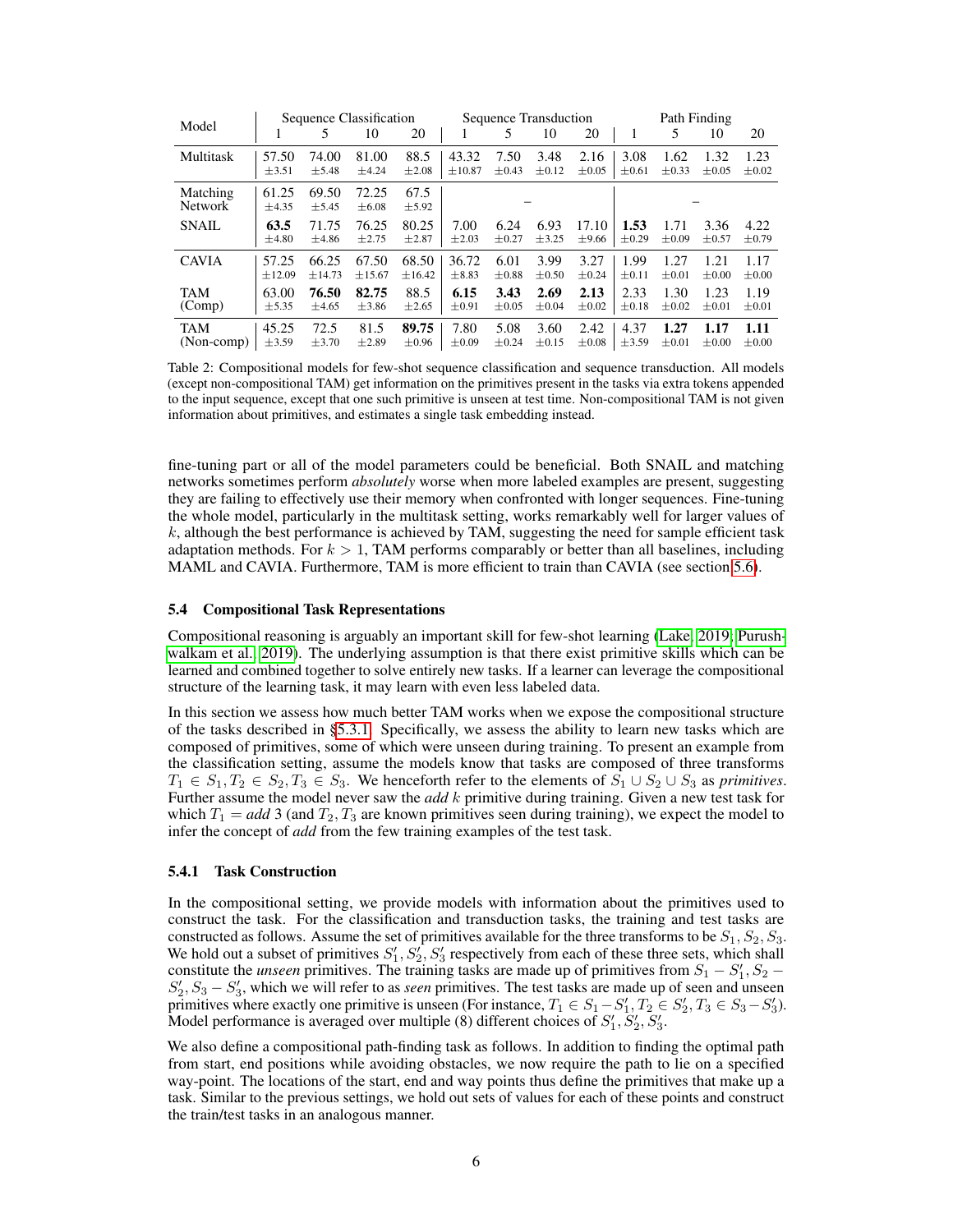<span id="page-6-0"></span>

| Model       |      |      | Sequence Classification (Accuracy)<br>1-shot 5-shot 10-shot 20-shot |      |  |  |  |  |
|-------------|------|------|---------------------------------------------------------------------|------|--|--|--|--|
| Input token | 0.41 | 0.76 | 0.89                                                                | 0.94 |  |  |  |  |
| Adapters    | 0.43 | 0.75 | 0.88                                                                | 0.94 |  |  |  |  |
| Layer Norm  | 0.42 | 0.64 | 0.78                                                                | 0.88 |  |  |  |  |

| Arch        |          |      |      |                                                                 |      |
|-------------|----------|------|------|-----------------------------------------------------------------|------|
|             | Training |      |      | Sequence Classification (Acc.)<br>1-shot 5-shot 10-shot 20-shot |      |
| <b>LSTM</b> | Multi    | 0.38 | 0.57 | 0.72                                                            | 0.87 |
|             | Alt      | 0.35 | 0.78 | 0.83                                                            | 0.85 |
| Transf.     | Multi    | 0.39 | 0.68 | 0.80                                                            | 0.88 |
|             | Alt      | 0.41 | 0.76 | 0.89                                                            | 0.94 |

Table 3: k-shot classification accuracy when plugging the task embedding in various ways for different values of k.

| Table 4: k-shot accuracy for different architectures with |  |
|-----------------------------------------------------------|--|
| multitask and the proposed training algorithms.           |  |

#### 5.4.2 Training

For all the models, a sequence of primitive ids representing the primitives that make up the task is appended to the input sequence. These primitive embeddings  $\theta_e$  are learned along with the other model parameters. To simulate the testing conditions, at training time we pretend some primitives are unknown. For the multitask, matching network and SNAIL baselines we learn an *unknown primitive embedding*, which is used to initialize embeddings of unknown primitives encountered at test time. Although the tasks themselves are harder (because entire primitives are unseen), modeling them is easier because the primitive information is given to the model. For CAVIA and TAM, we infer embeddings for unknown primitives on the fly using gradient descent during train and test. See Algorithm [2](#page-12-0) in the appendix for the complete algorithm. We use 5000 training tasks, and 100 validation and test tasks each. Each training task has 500 examples.

#### 5.4.3 Results

Table [2](#page-5-0) summarizes the results in the compositional setting. We observe similar trends as before for the non-compositional case. Multitask learning becomes competitive only for larger values of  $k$ . Vice versa, matching networks and SNAIL suffer with long sequences (larger values of  $k$ ). TAM performs at least comparably if not better than methods relying on second order derivatives like CAVIA. In fact, CAVIA sometimes fail to converge as shown by the rather large error bars. Finally, the compositional version of TAM often yields higher accuracy than the corresponding non-compositional version, showing that the model is able to cleverly leverage the additional knowledge about a subset of primitives (two out of three) that compose the new task. Compositionality is particularly helpful with fewer shots (e.g., 1-shot) – with sufficient training examples (e.g., 20-shot) models benefit less from compositionality.

#### 5.5 Ablation experiments

Where to plug task embeddings The experiments in the paper so far consider a simple conditioning scheme where the task embedding appears as an additional embedding in the input sequence of token embeddings. We compare this against other ways of incorporating task-specific parameters into the model. [Houlsby et al.](#page-8-6) [\(2019\)](#page-8-6) introduce adapter layers, parameter modules that are inserted at every layer of a pre-trained transformer. An adapter layer down-projects its input, applies a non-linearity, and up-projects the representation back to the original size. Our first baseline considers parameters in the adapter layers as the task embedding. Another popular method for adapting pre-trained networks to new tasks is adapting parameters in normalization layers [\(Perez et al., 2018;](#page-9-14) [Ghiasi et al., 2017\)](#page-8-18). In our second baseline, we consider the scale and bias parameters in the Layer Normalization layers of the transformer as the task embedding.

The results in Table [3](#page-6-0) on non-compositional classification tasks show that using adapter layer parameters as task embedding yields similar results to the simplest conditioning scheme where the task embedding is fed as an additional input. Using normalization parameters as the task embedding instead performs slightly worse. This shows that our input conditioning scheme is simple yet effective.

Importance of transformer architecture The experiments presented in this paper so far have used a transformer architecture. Although transformers are a natural choice for problems involving sequences owing to their recent success, the proposed training algorithm applies equally well to other architectures. We study the impact of swapping out the transformer with a recurrent model in Table [4](#page-6-0) on non-compositional tasks. We use a bidirectional LSTM with a comparable number of parameters to our transformer model. The classifier head acts on the final representation of the final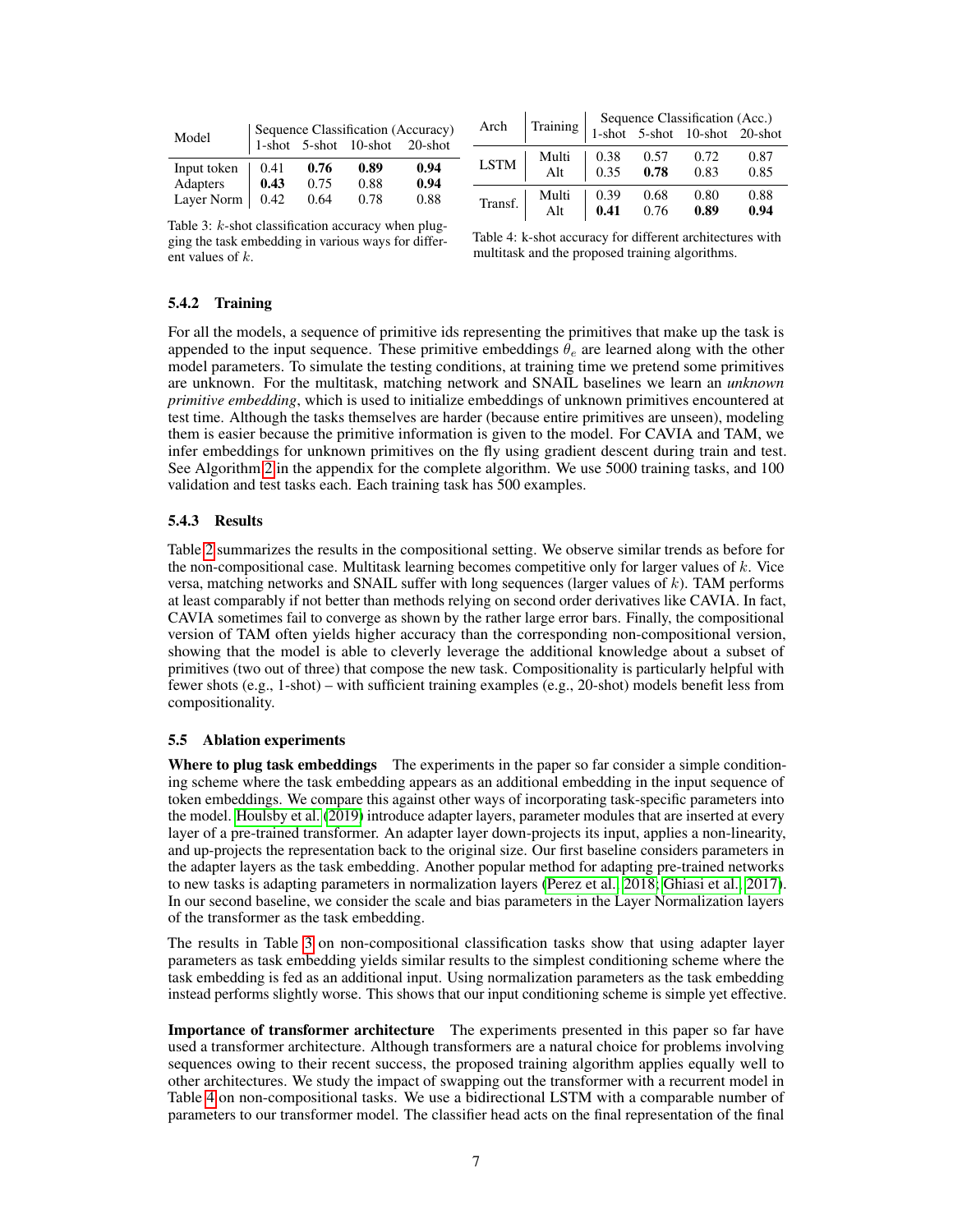<span id="page-7-1"></span>

| Model | Classification Transduction Path-finding<br>$ $ Acc., Time Ppl., Time |               | Ppl., Time    |
|-------|-----------------------------------------------------------------------|---------------|---------------|
|       | Multitask   $67.4$ , 30min                                            | $7.2, 23$ min | $2.9, 20$ min |
|       |                                                                       | 4.5, 5.3h     | 1.5, 3.7h     |
|       | CAVIA $\begin{vmatrix} 74.8 & 3h \\ 75.0 & 2h \end{vmatrix}$          | 1.5, 2.3h     | 1.3, 2.7h     |

Figure 1: 2D PCA projections of task embeddings learned by our algorithm for the gridworld domain. Tasks visualized here have the same start position (4,4). Points are color coded based on horizontal (left plot) and vertical (right plot) coordinates of the end position corresponding to each task.

Table 5: Training efficiency: Time taken by each training algorithm to reach the best model (identified using validation tasks) and corresponding model performance (non-compositional setting). Performance and time are averaged across  $k \in \{1, 5, 10, 20\}$  shots.

layer of the LSTM. We examine the performance of the two architectures when trained using both multitasking and the proposed alternating minimization training algorithm. First, we observe that the transformer generally performs better than the recurrent model. Second, the proposed training algorithm yields consistent improvements over the multitask baseline for the transformer. This shows that the proposed algorithm is general, but particularly effective when used in conjunction with the transformer architecture.

Visualizing learned task embeddings In Figure [1](#page-7-1) we visualize task embeddings learned by the non-compositional TAM model in our gridworld task. We visualize the first two principal components of task embeddings corresponding to tasks which have the same start position. The projections are color coded by the horizontal and vertical coordinates of the end position for each task. This shows that the task embeddings have learned the structure of the tasks.

#### <span id="page-7-0"></span>5.6 Discussion

Optimizing Task Embeddings We observed that both CAVIA and TAM generally attain better performance when trained with a larger number of inner loop updates. In this work, we use a maximum of 25 inner loop updates for TAM because it strikes a good balance between finding an optimal task embedding and containing training time. CAVIA performed best with 10 inner loop updates, beyond which we hit the computational limitations of our hardware. We also found that TAM works better when trained with a number of examples per task much greater than  $k$ , in our case 300. All these empirical findings suggest that optimizing for the task embedding and replacing the second order optimization with TAM's first order is an intrinsically difficult problem that requires more iterations and a larger number of examples.

**Training Efficiency** We discuss the training efficiency of different models in Table [5.](#page-7-1) The multitask baseline is not expensive to train, but it doesn't perform well on few-shot scenarios. CAVIA does well especially in the extreme few-shot scenarios, but has stability issues. TAM is simple, easy to implement, performs comparably or better than the baselines and trains more efficiently than CAVIA.

First vs. Second Order Gradients Double backprop to optimize the test optimization has become a standard method of meta-learning. In the appendix of [Finn et al.](#page-8-7) [\(2017\)](#page-8-7), and in [Zintgraf et al.](#page-9-4) [\(2019\)](#page-9-4) (the "first order" variant), similar approaches to TAM were shown to perform relatively worse than the methods with second order gradients. In contrast, in our settings, we have found that first order gradients (via alternating minimization) are sufficient if done correctly, despite being simpler and more efficient. Although CAVIA [\(Zintgraf et al., 2019\)](#page-9-4) sometimes outperforms TAM, especially for very small numbers of test examples, TAM is always competitive; with more test examples, TAM is usually superior. TAM always outperforms MAML [\(Finn et al., 2017\)](#page-8-7).

#### 6 Conclusion

In this work we demonstrate a simple and effective approach to adapt transformer models to new tasks with limited data. TAM is trained to adapt to new tasks by inferring a small set of parameters called the *task embedding* using gradient descent. On synthetic sequence classification and transduction benchmarks we constructed TAM yields comparable or superior performance to approaches relying on second order derivatives, while being computationally more efficient.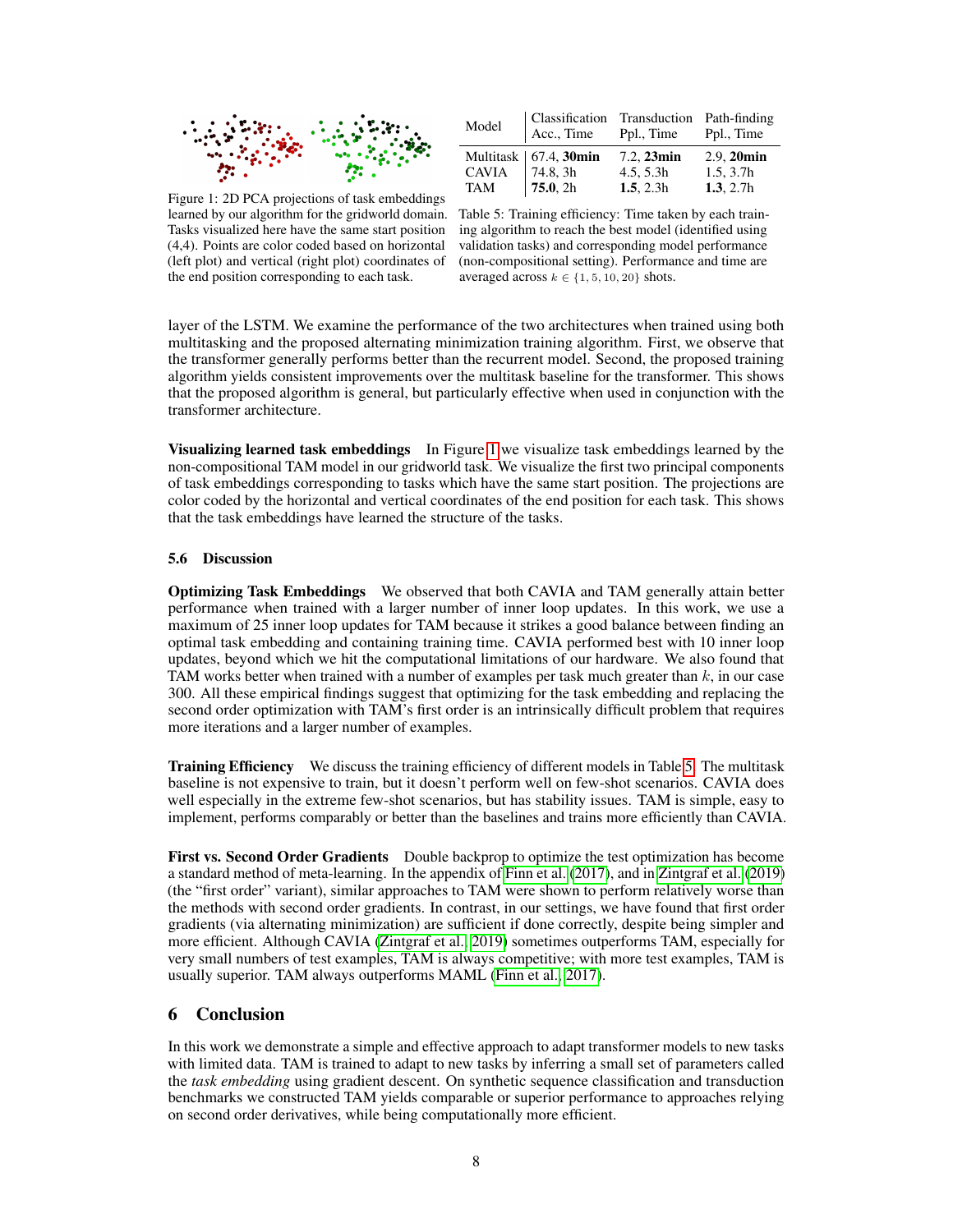#### References

- <span id="page-8-11"></span>Andrychowicz, M., Denil, M., Gomez, S., Hoffman, M. W., Pfau, D., Schaul, T., Shillingford, B., and De Freitas, N. Learning to learn by gradient descent by gradient descent. In *Advances in neural information processing systems*, pp. 3981–3989, 2016.
- <span id="page-8-13"></span>Ba, J., Hinton, G. E., Mnih, V., Leibo, J. Z., and Ionescu, C. Using fast weights to attend to the recent past. In *Advances in Neural Information Processing Systems*, pp. 4331–4339, 2016.
- <span id="page-8-17"></span>Bao, Y., Wu, M., Chang, S., and Barzilay, R. Few-shot text classification with distributional signatures. *arXiv preprint arXiv:1908.06039*, 2019.
- <span id="page-8-2"></span>Barrault, L., Bojar, O., Costa-jussa, M. R., Federmann, C., Fishel, M., Graham, Y., Haddow, B., Huck, ` M., Koehn, P., Malmasi, S., Monz, C., Müller, M., Pal, S., Post, M., and Zampieri, M. Findings of the 2019 conference on machine translation (WMT19). In *Proceedings of the Fourth Conference on Machine Translation (Volume 2: Shared Task Papers, Day 1)*, pp. 1–61, Florence, Italy, August 2019. Association for Computational Linguistics.
- <span id="page-8-14"></span>Brown, T. B., Mann, B., Ryder, N., Subbiah, M., Kaplan, J., Dhariwal, P., Neelakantan, A., Shyam, P., Sastry, G., Askell, A., et al. Language models are few-shot learners. *arXiv preprint arXiv:2005.14165*, 2020.
- <span id="page-8-3"></span>Devlin, J., Chang, M.-W., Lee, K., and Toutanova, K. Bert: Pre-training of deep bidirectional transformers for language understanding. *arXiv preprint arXiv:1810.04805*, 2018.
- <span id="page-8-1"></span>Fei-Fei, L., Fergus, R., and Perona, P. One-shot learning of object categories. *IEEE transactions on pattern analysis and machine intelligence*, 28(4), 2006.
- <span id="page-8-0"></span>Fink, M. Object classification from a single example utilizing class relevance metrics. In *In Advances in Neural Information Processing Systems*, pp. 449––456, 2005.
- <span id="page-8-7"></span>Finn, C., Abbeel, P., and Levine, S. Model-agnostic meta-learning for fast adaptation of deep networks. In *Proceedings of the 34th International Conference on Machine Learning-Volume 70*, pp. 1126–1135. JMLR. org, 2017.
- <span id="page-8-18"></span>Ghiasi, G., Lee, H., Kudlur, M., Dumoulin, V., and Shlens, J. Exploring the structure of a real-time, arbitrary neural artistic stylization network. *arXiv preprint arXiv:1705.06830*, 2017.
- <span id="page-8-12"></span>Hinton, G. E. and Plaut, D. C. Using fast weights to deblur old memories. In *Proceedings of the ninth annual conference of the Cognitive Science Society*, pp. 177–186, 1987.
- <span id="page-8-10"></span>Hochreiter, S., Younger, A. S., and Conwell, P. R. Learning to learn using gradient descent. In *International Conference on Artificial Neural Networks*, pp. 87–94. Springer, 2001.
- <span id="page-8-6"></span>Houlsby, N., Giurgiu, A., Jastrzebski, S., Morrone, B., De Laroussilhe, Q., Gesmundo, A., Attariyan, M., and Gelly, S. Parameter-efficient transfer learning for nlp. In *International Conference on Machine Learning*, 2019.
- <span id="page-8-5"></span>Keskar, N. S., McCann, B., Varshney, L. R., Xiong, C., and Socher, R. Ctrl: A conditional transformer language model for controllable generation. *arXiv preprint arXiv:1909.05858*, 2019.
- <span id="page-8-15"></span>Kingma, D. P. and Ba, J. Adam: A method for stochastic optimization. In *International Conference on Learning Representations*, 2015.
- <span id="page-8-9"></span>Kumar, A. and Daume III, H. Learning task grouping and overlap in multi-task learning. In *International Conference on Machine Learning*, 2012.
- <span id="page-8-16"></span>Lake, B. M. Compositional generalization through meta sequence-to-sequence learning. *arXiv preprint arXiv:1906.05381*, 2019.
- <span id="page-8-4"></span>Lample, G., Subramanian, S., Smith, E., Denoyer, L., Ranzato, M., and Boureau, Y.-L. Multipleattribute text rewriting. In *International Conference on Learning Representations*, 2019.
- <span id="page-8-8"></span>Maurer, A., Pontil, M., and Romera-Paredes, B. Sparse coding for multitask and transfer learning. In *International conference on machine learning*, pp. 343–351, 2013.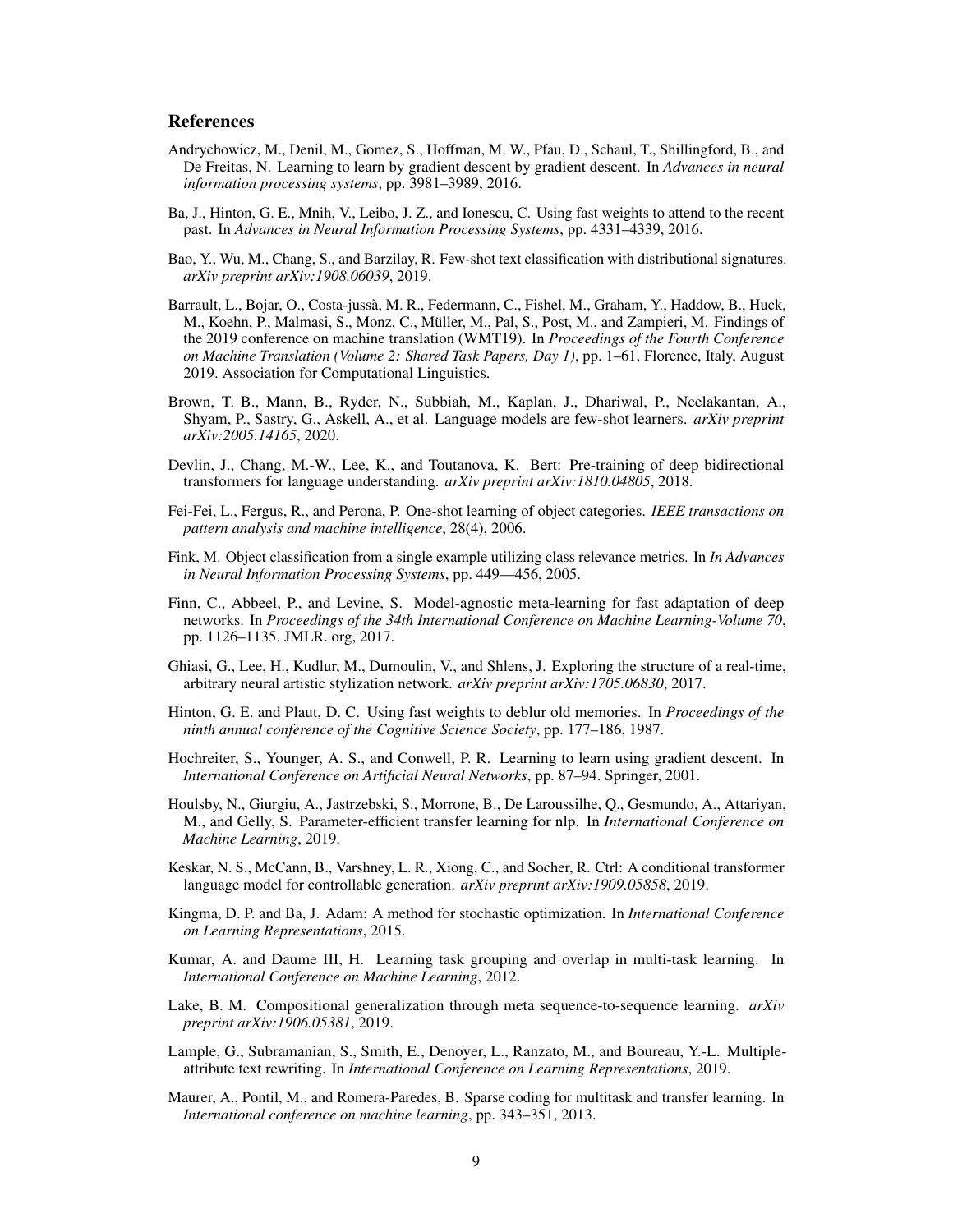- <span id="page-9-9"></span>Mishra, N., Rohaninejad, M., Chen, X., and Abbeel, P. A simple neural attentive meta-learner. In *International Conference on Learning Representations*, 2018.
- <span id="page-9-6"></span>Nichol, A. and Schulman, J. Reptile: a scalable metalearning algorithm. *arXiv preprint arXiv:1803.02999*, 2, 2018.
- <span id="page-9-1"></span>Parisotto, E., Song, F., Rae, J., Pascanu, R., Gulcehre, C., Jayakumar, S., Jaderberg, M., Kaufman, R. L., Clark, A., Noury, S., Botvinick, M., Heess, N., and Hadsell, R. Stabilizing transformers for reinforcement learning. *arXiv:1910.06764*, 2019.
- <span id="page-9-14"></span>Perez, E., Strub, F., De Vries, H., Dumoulin, V., and Courville, A. Film: Visual reasoning with a general conditioning layer. In *Thirty-Second AAAI Conference on Artificial Intelligence*, 2018.
- <span id="page-9-13"></span>Purushwalkam, S., Nickel, M., Gupta, A., and Ranzato, M. Task-driven modular networks for zero-shot compositional learning. *arXiv preprint arXiv:1905.05908*, 2019.
- <span id="page-9-10"></span>Rusu, A. A., Rao, D., Sygnowski, J., Vinyals, O., Pascanu, R., Osindero, S., and Hadsell, R. Meta-learning with latent embedding optimization. In *International Conference on Learning Representations*, 2019.
- <span id="page-9-5"></span>Schmidhuber, J. *Evolutionary principles in self-referential learning, or on learning how to learn: the meta-meta-... hook.* PhD thesis, Technische Universität München, 1987.
- <span id="page-9-11"></span>Schmidhuber, J. Learning to control fast-weight memories: An alternative to dynamic recurrent networks. *Neural Computation*, 4(1):131–139, 1992.
- <span id="page-9-2"></span>Shen, T., Ott, M., Auli, M., and Ranzato, M. Mixture models for diverse machine translation: Tricks of the trade. In *International Conference on Machine Learning*, 2019.
- <span id="page-9-8"></span>Snell, J., Swersky, K., and Zemel, R. Prototypical networks for few-shot learning. In *Advances in Neural Information Processing Systems*, pp. 4077–4087, 2017.
- <span id="page-9-12"></span>Stickland, A. C. and Murray, I. Bert and pals: Projected attention layers for efficient adaptation in multi-task learning. In *International Conference on Machine Learning*, 2019.
- <span id="page-9-0"></span>Vaswani, A., Shazeer, N., Parmar, N., Uszkoreit, J., Jones, L., Gomez, A. N., Kaiser, Ł., and Polosukhin, I. Attention is all you need. In *Advances in neural information processing systems*, pp. 5998–6008, 2017.
- <span id="page-9-7"></span>Vinyals, O., Blundell, C., Lillicrap, T., Wierstra, D., et al. Matching networks for one shot learning. In *Advances in neural information processing systems*, pp. 3630–3638, 2016.
- <span id="page-9-3"></span>Zellers, R., Holtzman, A., Rashkin, H., Bisk, Y., Farhadi, A., Roesner, F., and Choi, Y. Defending against neural fake news. In *Neural Information Processing Systems*, 2019.
- <span id="page-9-4"></span>Zintgraf, L. M., Shiarlis, K., Kurin, V., Hofmann, K., and Whiteson, S. Fast context adaptation via meta-learning. In *International Conference on Machine Learning*, 2019.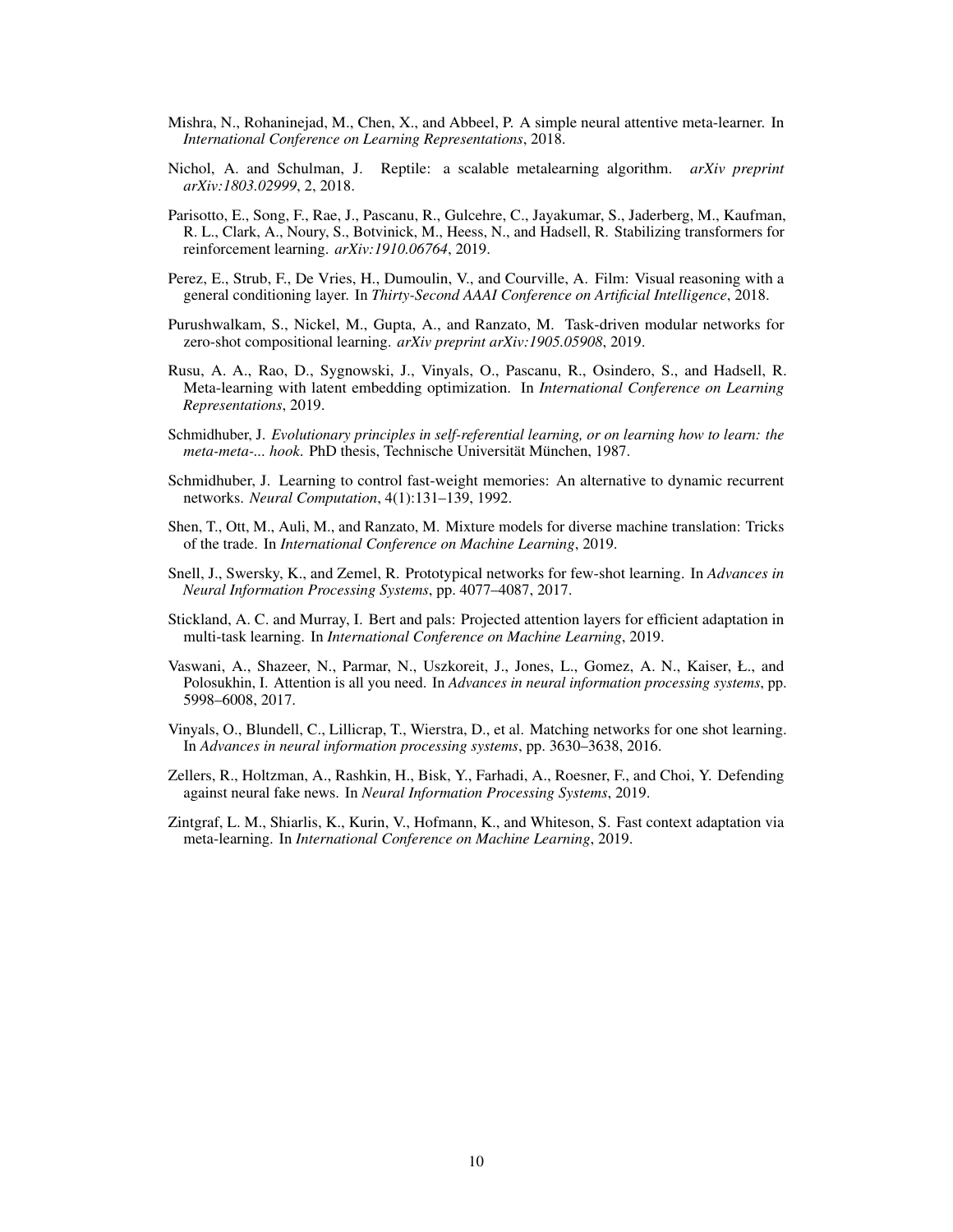# A Sequence transformations used to construct classification and transduction tasks

In tables [6,](#page-10-0) [7](#page-10-1) we describe the transformations used to construct classification and transduction tasks, respectively.

<span id="page-10-0"></span>

|       | <b>Transformation</b>                                                               | <b>Description</b>                                                                                                                                                                                                                                                                                                                             |
|-------|-------------------------------------------------------------------------------------|------------------------------------------------------------------------------------------------------------------------------------------------------------------------------------------------------------------------------------------------------------------------------------------------------------------------------------------------|
| $S_1$ | mul $v$<br>add $v$<br>div v<br>$\mod v$                                             | Elementwise multiply by $v$<br>Elementwise add $v$<br>Elementwise integer division by $v$<br>Elementwise modulo $v$ operation                                                                                                                                                                                                                  |
| $S_2$ | (not) multiple of $v$<br>(not) greater of $v$<br>visors                             | Extract subset of integers that are (not) multiples of $v$<br>Extract subset of integers that are (not) greater than $v$<br>(do not) have exactly v di- Extract subset of integers that (do not) have exactly v divisors                                                                                                                       |
| $S_3$ | count<br>min<br>max<br>mean<br>median<br>mode<br>first<br>last<br>max-min<br>middle | Sequence length<br>Smallest integer in sequence<br>Largest integer in sequence<br>Mean of sequence elements<br>Median of sequence elements<br>Mode of sequence elements<br>First element in sequence<br>Last element in sequence<br>Difference between largest and smallest elements in sequence<br>Element in the middle position of sequence |

Table 6: Sequence transformations used to construct classification tasks and their descriptions. Each transformation takes a sequence as input and outputs a sequence (transformations in  $S_1$  and  $S_2$ ), or a single integer (transformations in  $S_1$ ).

<span id="page-10-1"></span>

|       | <b>Transformation</b>                                                               | <b>Description</b>                                                                                                                                                                                                                                                              |
|-------|-------------------------------------------------------------------------------------|---------------------------------------------------------------------------------------------------------------------------------------------------------------------------------------------------------------------------------------------------------------------------------|
| $S_1$ | mul $v$<br>add $v$<br>div v<br>$\mod v$                                             | Elementwise multiply by $v$<br>Elementwise add $v$<br>Elementwise integer division by $v$<br>Elementwise modulo $v$ operation                                                                                                                                                   |
| $S_2$ | reverse v with $v'$<br>replace $x_i$ with $f(x_i, x_i)$                             | Replace all occurrences of $v$ in the sequence with $v'$<br>Replace element $x_i$ with one of the following:<br>$\{ax_i + b, x_j, abs(x_i - x_j), x_i + x_j\}$ where a, b are integer<br>constants and $x_i, x_j$ are elements of the sequence at position i, j<br>respectively |
| $S_3$ | sort ascending<br>sort descending<br>reverse<br>$swap(x_i, x_i)$<br>shift right $v$ | Sort the sequence in ascending order<br>Sort the sequence in descending order<br>Reverse the sequence<br>Swap elements at positions $i, j$ of the sequence<br>Cyclic shift the sequence right by $v$ positions                                                                  |

Table 7: Sequence transformations used to construct transduction tasks and their descriptions. Each transformation takes a sequence as input and outputs a sequence.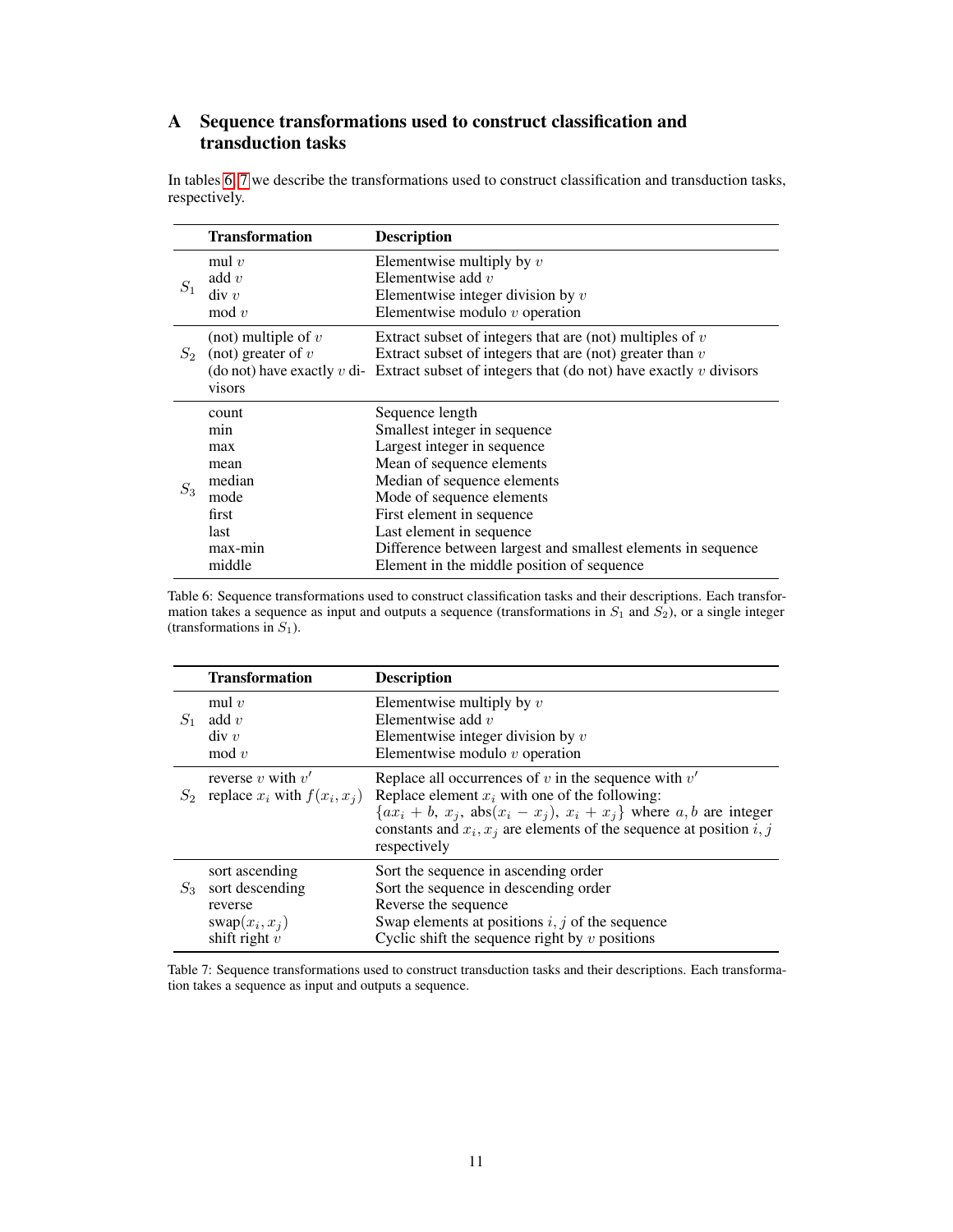## <span id="page-11-0"></span>B Path-finding task

#### B.1 Non-compositional path-finding task

We present an example task from the path-finding task below. The grids are  $10 \times 10$ . The following task is defined by the start position  $(7, 0)$  and end position  $(1, 4)$ , indicated by the green and red squares, respectively. Each example in the task corresponds to a particular configuration of obstacles in the grid. The source sequence represents the locations of obstacles. The obstacles are represented by the top left position of a  $2 \times 2$  blob. The target sequence represents the optimal path from source to target. Source and target sequences consist of rasterized grid coordinates (Eg. rasterized start and end positions are 70 and 14, respectively). In addition, elements of the target sequence have an offset of 100 (Eg. rasterized position 14 is represented as 114).

- Source: [39, 78, 51, 9, 31, 63, 44, 69], Target: [170, 160, 150, 140, 130, 121, 112, 103, 114]
- Source: [12, 35, 99, 22, 62, 44, 25, 21], Target: [170, 161, 152, 143, 134, 124, 114]
- Source: [90, 99, 1, 96, 34, 50, 94, 31], Target: [170, 171, 162, 152, 143, 133, 123, 114]

#### B.2 Compositional path-finding task

In the compositional setting, we require the optimal path to pass through a way-point, indicated in yellow in the following grids. A task is thus defined by a start position, end position and way-point position. The possible values for each of these three parameters represent the primitives in this compositional setting.

- Source: [63, 38, 90, 93, 73, 68, 18, 67], Target: [126, 115, 124, 133, 142, 131, 122]
- Source: [95, 60, 95, 70, 23, 34, 83, 85], Target: [126, 115, 104, 113, 122, 131, 142, 131, 122]
- Source: [91, 29, 57, 96, 8, 53, 77, 13], Target: [126, 125, 134, 133, 142, 131, 122]